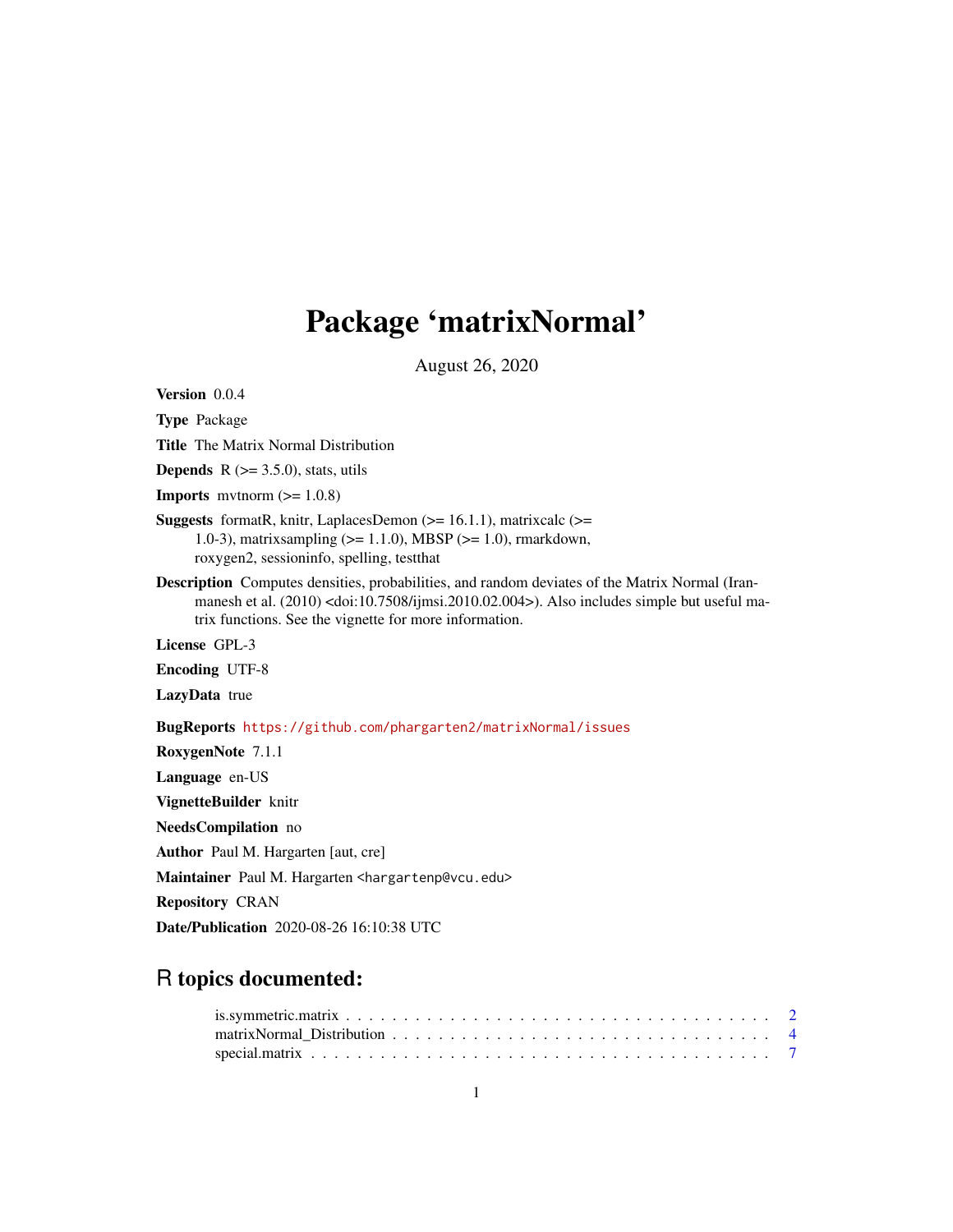<span id="page-1-0"></span>

| Index |  |  |  |  |  |  |  |  |  |  |  |  |  |  |  |  |  |  |  |  |  |  |
|-------|--|--|--|--|--|--|--|--|--|--|--|--|--|--|--|--|--|--|--|--|--|--|

is.symmetric.matrix *Is a matrix symmetric or positive-definite?*

#### Description

Determines if a matrix is square, symmetric, positive-definite, or positive-semi-definite.

#### Usage

```
is.square.matrix(A)
is.symmetric.matrix(A, tol = .Machine$double.eps^0.5)
is.positive.semi.definite(A, tol = .Machine$double.eps^0.5)
is.positive.definite(A, tol = .Machine$double.eps^0.5)
```
#### Arguments

| A   | A numeric matrix.                                                                                                                                             |
|-----|---------------------------------------------------------------------------------------------------------------------------------------------------------------|
| tol | A numeric tolerance level used to check if a matrix is symmetric. That is, a<br>matrix is symmetric if the difference between the matrix and its transpose is |
|     | between -tol and tol.                                                                                                                                         |

#### Details

A tolerance is added to indicate if a matrix *A* is approximately symmetric. If *A* is not symmetric, a message and first few rows of the matrix is printed. If *A* has any missing values, NA is returned.

- is.symmetric.matrix returns TRUE if *A* is a numeric, square and symmetric matrix; otherwise, returns FALSE. A matrix is symmetric if the absolute difference between *A* and its transpose is less than tol.
- is.positive.semi.definite returns TRUE if a real, square, and symmetric matrix *A* is positive semi-definite. A matrix is positive semi-definite if its smallest eigenvalue is greater than or equal to zero.
- is.positive.definite returns TRUE if a real, square, and symmetric matrix *A* is positivedefinite. A matrix is positive-definite if its smallest eigenvalue is greater than zero.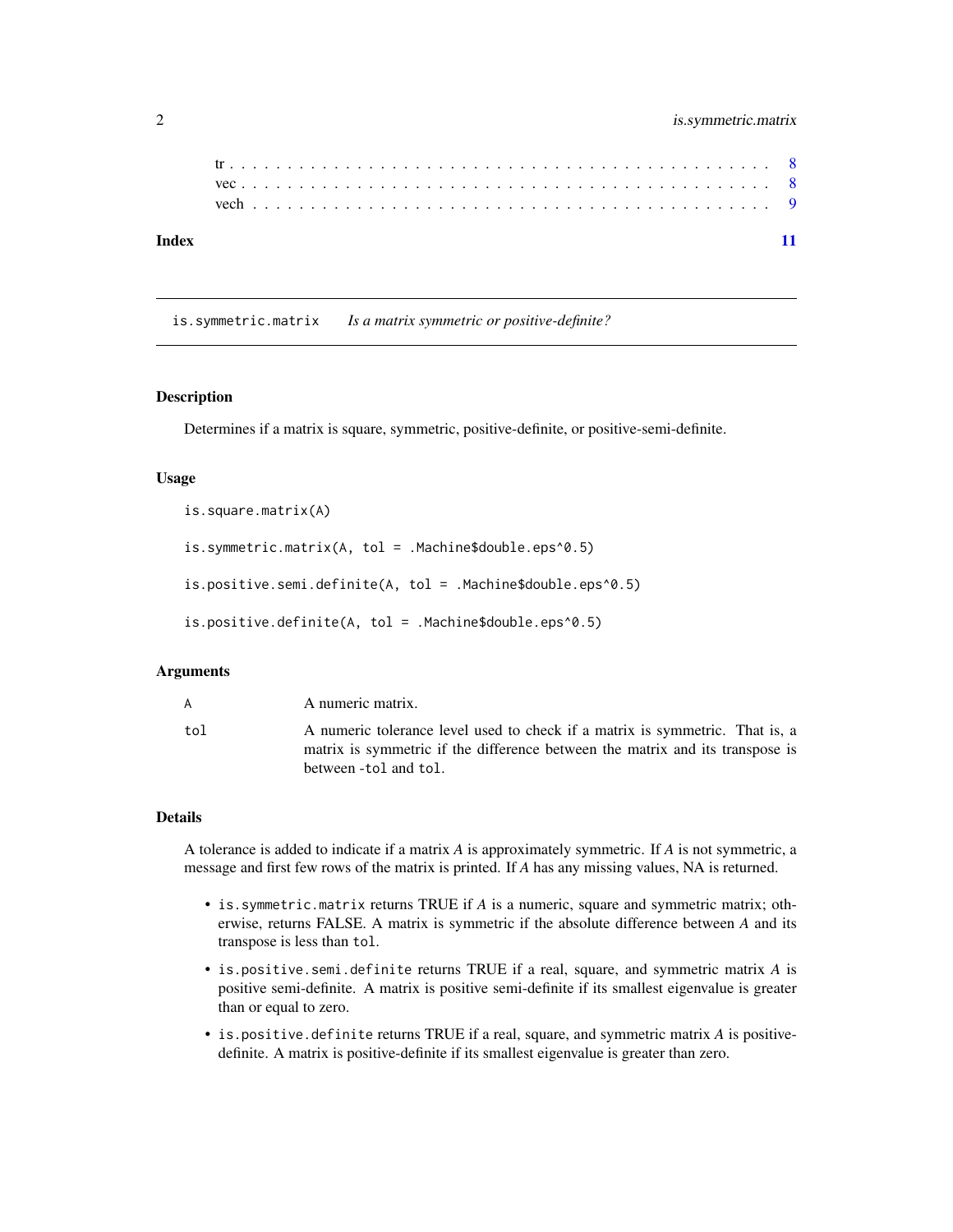#### Note

Functions are adapted from Frederick Novomestky's **matrixcalc** package in order to implement the rmatnorm function. The following changes are made:

- I changed argument x to A to reflect usual matrix notation.
- For is.symmetric, I added a tolerance so that *A* is symmetric even provided small differences between *A* and its transpose. This is useful for rmatnorm function, which was used repeatedly to generate matrixNormal random variates in a Markov chain.
- For is.positive.semi.definite and is.positive.definite, I also saved time by avoiding a for-loop and instead calculating the minimum of eigenvalues.

#### Examples

```
## Example 0: Not square matrix
B \le - matrix(c(1, 2, 3, 4, 5, 6), nrow = 2, byrow = TRUE)
B
is.square.matrix(B)
## Example 1: Not a matrix. should get an error.
df \le - as.data.frame(matrix(c(1, 2, 3, 4, 5, 6), nrow = 2, byrow = TRUE))
df
## Not run: is.square.matrix(df)
## Example 2: Not symmetric & compare against matrixcalc
F <- matrix(c(1, 2, 3, 4), nrow = 2, byrow = TRUE)
F
is.square.matrix(F)
is.symmetric.matrix(F) # should be FALSE
if (!requireNamespace("matrixcalc", quietly = TRUE)) {
  matrixcalc::is.symmetric.matrix(F)
} else {
  message("you need to install the package matrixcalc to compare this example")
}
## Example 3: Symmetric but negative-definite. The functions are same.
# eigenvalues are 3 -1
G \leq - matrix(c(1, 2, 2, 1), nrow = 2, byrow = TRUE); G
is.symmetric.matrix(G)
if (!requireNamespace("matrixcalc", quietly = TRUE)) {
  matrixcalc::is.symmetric.matrix(G)
} else {
  message("you need to install the package matrixcalc to compare this example.")
}
isSymmetric.matrix(G)
is.positive.definite(G) # FALSE
is.positive.semi.definite(G) # FALSE
## Example 3b: A missing value in G
G[1, 1] <- NA
is.symmetric.matrix(G) # NA
is.positive.definite(G) # NA
```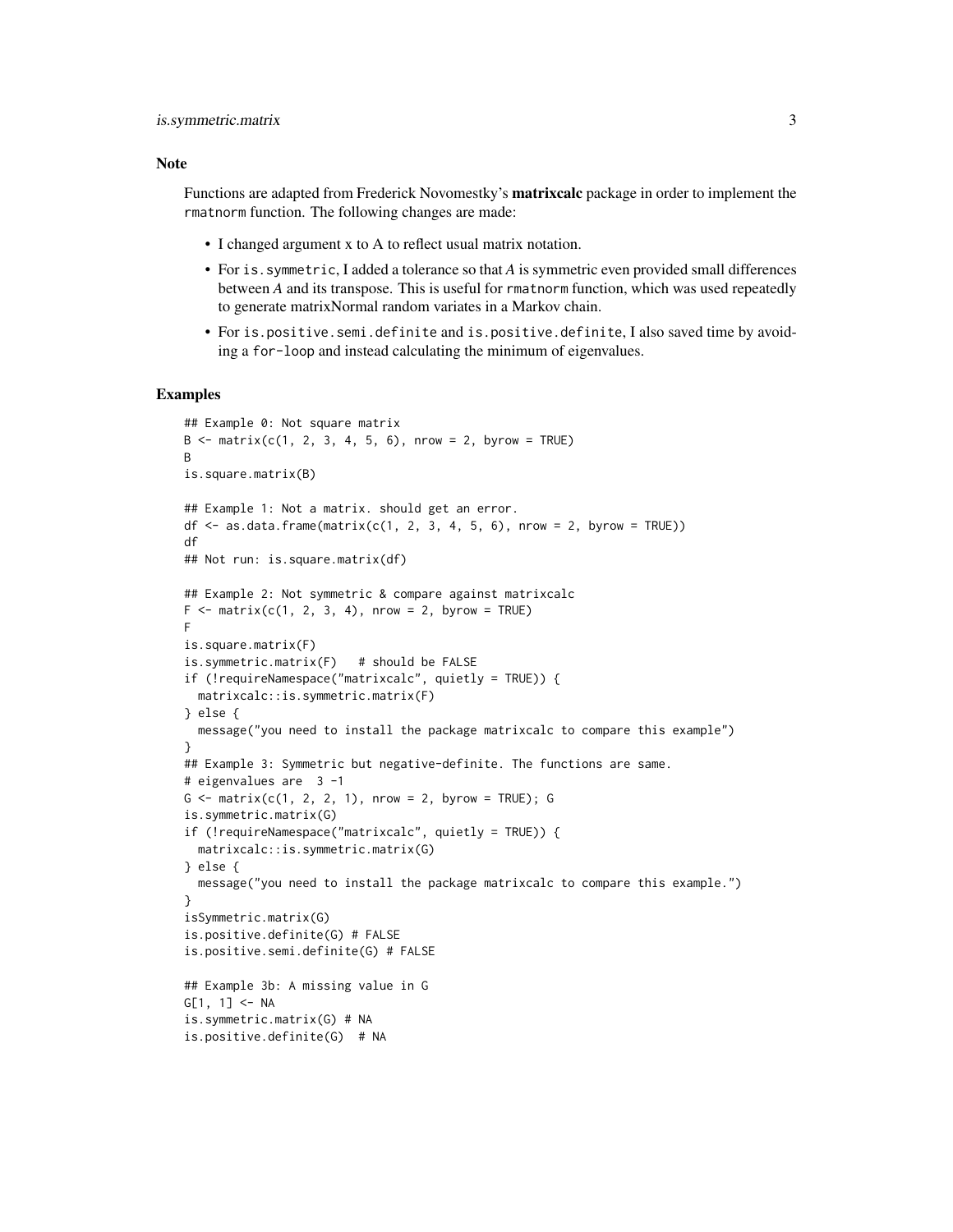```
## Example 4: positive definite matrix
# eigenvalues are 3.4142136 2.0000000 0.585786
Q \leq - matrix(c(2, -1, 0, -1, 2, -1, 0, -1, 2), nrow = 3, byrow = TRUE)
is.symmetric.matrix(Q)
is.positive.definite(Q)
## Example 5: identity matrix is always positive definite
I \leftarrow diag(1, 3)is.square.matrix(I) # TRUE
is.symmetric.matrix(I) # TRUE
is.positive.definite(I) # TRUE
```
matrixNormal\_Distribution

*The Matrix Normal Distribution*

#### Description

Computes the density (dmatnorm), calculates the cumulative distribution function (CDF, pmatnorm), and generates 1 random number (rmatnorm) from the matrix normal:

 $A \sim MatNorm_{n,p}(M, U, V)$ 

#### Usage

.

```
dmatnorm(A, M, U, V, tol = .Machine$double.eps^0.5, log = TRUE)
```

```
pmatnorm(
 Lower = -Inf,
 Upper = Inf,
 M,
 U,
  V,
  tol = .Machine$double.eps^0.5,
  algorithm = mvtnorm::GenzBretz(),
  ...
\mathcal{L}
```
rmatnorm(s = 1, M, U, V, tol = .Machine\$double.eps^0.5, method = "chol")

#### Arguments

| A | The numeric n x p matrix that follows the matrix-normal. Value used to calculate<br>the density.                |
|---|-----------------------------------------------------------------------------------------------------------------|
| M | The mean n x p matrix that is numeric and real. Must contain non-missing<br>values. Parameter of matrix Normal. |

<span id="page-3-0"></span>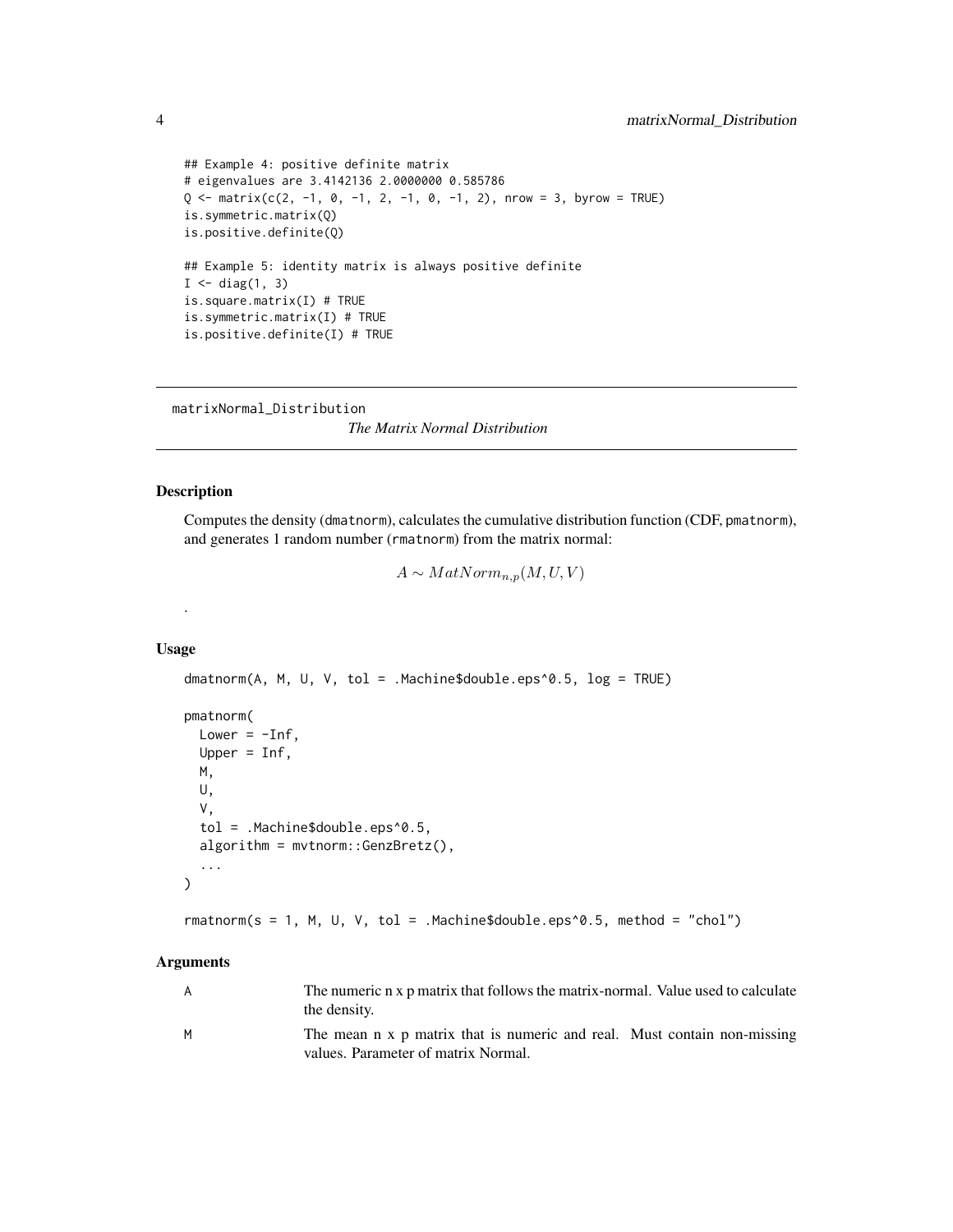<span id="page-4-0"></span>

| U         | The individual scale n x n real positive-definite matrix (rows). Must contain<br>non-missing values. Parameter of matrix Normal.                                                                                                                                                                                                                                                     |
|-----------|--------------------------------------------------------------------------------------------------------------------------------------------------------------------------------------------------------------------------------------------------------------------------------------------------------------------------------------------------------------------------------------|
| $\vee$    | The parameter scale p x p real positive-definite matrix (columns). Must contain<br>non-missing values. Parameter of matrix Normal.                                                                                                                                                                                                                                                   |
| tol       | A numeric tolerance level used to check if a matrix is symmetric. That is, a<br>matrix is symmetric if the difference between the matrix and its transpose is<br>between -tol and tol.                                                                                                                                                                                               |
| log       | Logical; if TRUE, the logarithm of the density is returned.                                                                                                                                                                                                                                                                                                                          |
| Lower     | The n x p matrix of lower limits for CDF.                                                                                                                                                                                                                                                                                                                                            |
| Upper     | The n x p matrix of upper limits for CDF.                                                                                                                                                                                                                                                                                                                                            |
| algorithm | an object of class GenzBretz, Miwa or TVPACK specifying both the algorithm to<br>be used as well as the associated hyper parameters.                                                                                                                                                                                                                                                 |
|           | additional parameters (currently given to GenzBretz for backward compatibility<br>issues).                                                                                                                                                                                                                                                                                           |
| S         | The number of observations desired to simulate from the matrix normal. De-<br>faults to 1. Currently has no effect but acts as a placeholder in future releases.                                                                                                                                                                                                                     |
| method    | String specifying the matrix decomposition used to determine the matrix root of<br>the Kronecker product of U and V in rmatnorm. Possible methods are eigen-<br>value decomposition ("eigen", default), singular value decomposition ("svd"),<br>and Cholesky decomposition ("chol"). The Cholesky (the default) is typically<br>fastest, but not by much though. Passed to rmvnorm. |

#### Details

These functions rely heavily on this following property of matrix normal distribution. Let koch() refer to the Kronecker product of a matrix. For a n x p matrix *A*, if

$$
A \sim MatNorm(M,U,V),
$$

then

$$
vec(A) \sim MVN_{np}(M, Sigma = koch(U, V)).
$$

Thus, the probability of Lower  $\lt$  A  $\lt$  Upper in the matrix normal can be found by using the CDF of  $vec(A)$ , which is given by [pmvnorm](#page-0-0) function in **mvtnorm**. See [algorithms](#page-0-0) and pmvnorm for more information.

Also, we can simulate a random matrix *A* from a matrix normal by sampling *vec(A)* from [rmvnorm](#page-0-0) function in mvtnorm. This matrix *A* takes the rownames from *U* and the colnames from *V*.

#### Calculating Matrix Normal Probabilities

From the mvtnorm package, three algorithms are available for evaluating normal probabilities:

- The default is the randomized Quasi-Monte-Carlo procedure by Genz (1992, 1993) and Genz and Bretz (2002) applicable to arbitrary covariance structures and dimensions up to 1000.
- For smaller dimensions (up to 20) and non-singular covariance matrices, the algorithm by Miwa et al. (2003) can be used as well.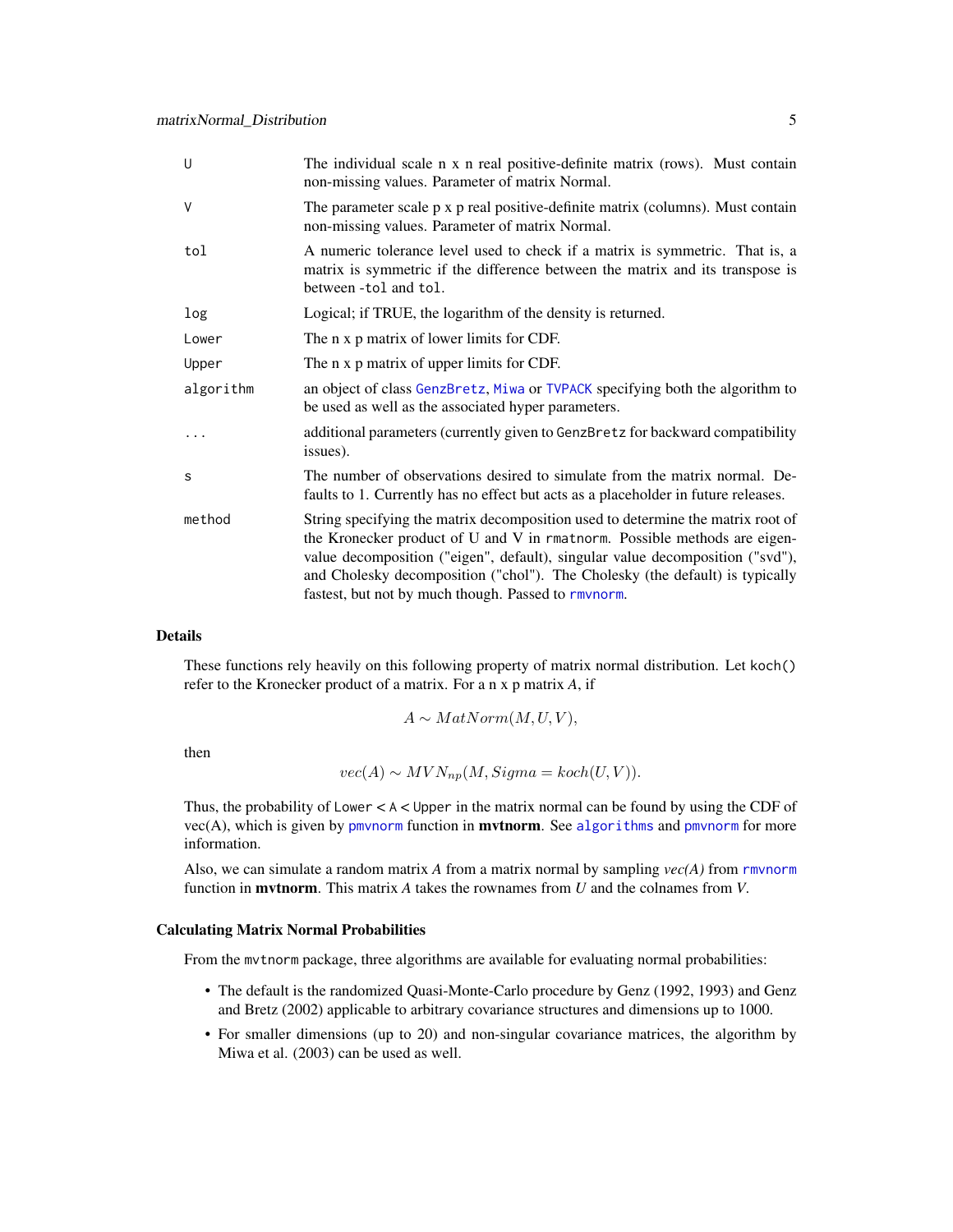- For two- and three-dimensional problems and semi-infinite integration region, TVPACK implements an interface to the methods described by Genz (2004).
- The ... arguments define the hyper-parameters for GenzBertz algorithm:
- maxpts maximum number of function values as integer. The internal FORTRAN code always uses a minimum number depending on the dimension.Default 25000.
- abseps absolute error tolerance.

releps relative error tolerance as double.

#### Note

Ideally, both scale matrices are positive-definite. If they do not appear to be symmetric, the tolerance should be increased.

#### **References**

Iranmanesh, Anis, M. Arashi, and S. M. M. Tabatabaey On Conditional Applications of Matrix Variate Normal Distribution. *Iranian Journal of Mathematical Sciences and Informatics* 5, no. 2. (November 1, 2010): 33-43. < https://doi.org/10.7508/ijmsi.2010.02.004 >

#### Examples

```
# Data Used
# if( !requireNamespace("datasets", quietly = TRUE)) { install.packages("datasets")} #part of baseR.
A <- datasets::CO2[1:10, 4:5]
M <- cbind(stats::rnorm(10, 435, 296), stats::rnorm(10, 27, 11))
V \le matrix(c(87, 13, 13, 112), nrow = 2, ncol = 2, byrow = TRUE)
V # Right covariance matrix (2 x 2), say the covariance between parameters.
U \leftarrow I(10) # Block of left-covariance matrix (84 x 84), say the covariance between subjects.
# PDF
dmatnorm(A, M, U, V)
dmatnorm(A, M, U, V, log = FALSE)
# Generating Probability Lower and Upper Bounds (They're matrices )
Lower \leq matrix(rep(-1, 20), ncol = 2)
Upper \leq matrix(rep(3, 20), ncol = 2)
Lower; Upper
# The probablity that a randomly chosen matrix A is between Lower and Upper
pmatnorm(Lower, Upper, M, U, V)
# CDF
pmatnorm(Lower = -Inf, Upper, M, U, V)
# entire domain = 1
pmatnorm(Lower = -Inf, Upper = Inf, M, U, V)
# Random generation
set.seed(123)
M <- cbind(rnorm(3, 435, 296), rnorm(3, 27, 11))
U \leftarrow diag(1, 3)V \le - matrix(c(10, 5, 5, 3), nrow = 2)
```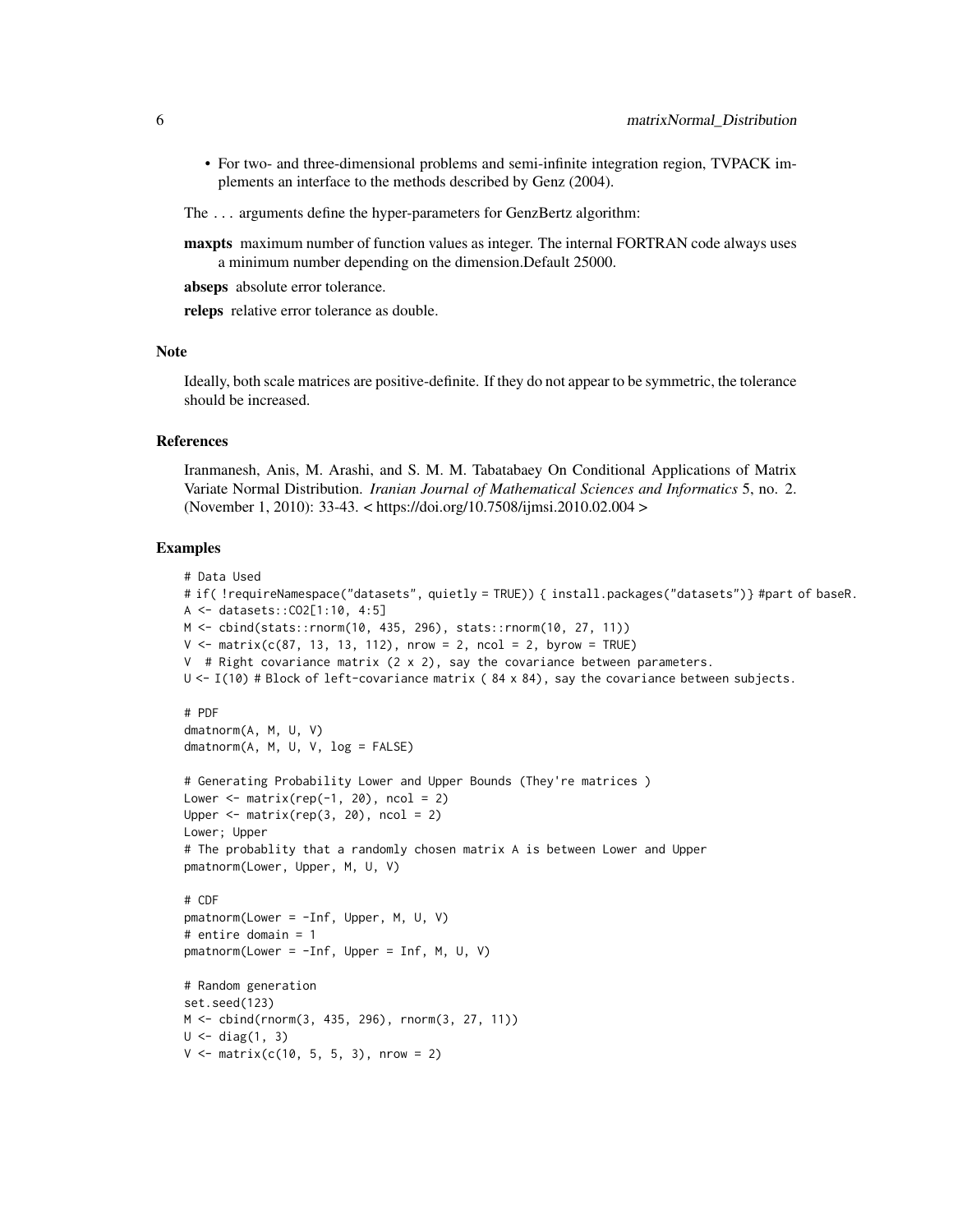#### <span id="page-6-0"></span>special.matrix 7

```
rmatnorm(1, M, U, V)
# M has a different sample size than U; will return an error.
## Not run:
M <- cbind(rnorm(4, 435, 296), rnorm(4, 27, 11))
rmatnorm(M, U, V)
## End(Not run)
```
<span id="page-6-1"></span>special.matrix *Generating Special Matrices*

#### Description

Creates an Identity Matrix *I* and a Matrix of Ones *J*.

- I(): Creates an identity matrix where the number of columns is n. This is a diagonal matrix with all equal to one (1). An identity matrix is usually written as *I*. Names of rows and columns (dimnames) are included.
- J(): Creates a matrix of ones with any number of rows and columns. Names of rows and columns (dimnames) are included.

#### Usage

 $I(n)$ 

 $J(n, m = n)$ 

#### **Arguments**

|   | Number of rows in $I$ or $J$ .                           |
|---|----------------------------------------------------------|
| m | Number of columns in J. Default: Same as number of rows. |

#### See Also

Other matrix:  $tr()$  $tr()$ , [vec\(](#page-7-2))

#### Examples

```
# To create an identity matrix of order 12
I(2)
# To make a matrix of 6 rows and 10 columns of all ones
J(6, 10)
# To make a matrix of unity, dimensions 6 x 6.
J(6)
```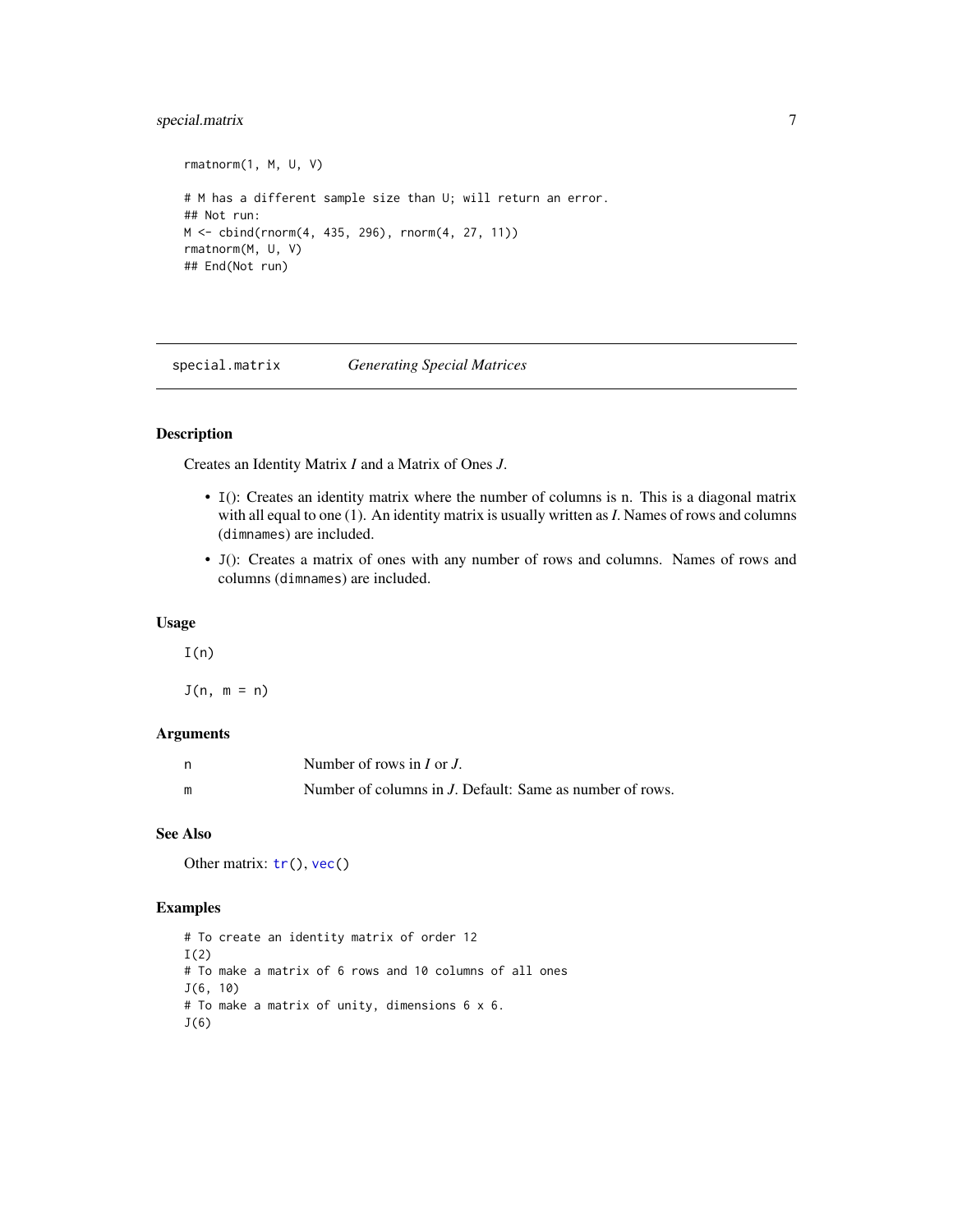<span id="page-7-1"></span><span id="page-7-0"></span>

#### Description

Computes the trace of a square numeric matrix *A*.

#### Usage

tr(A)

#### Arguments

A Square matrix.

#### Note

If the argument is not a square numeric matrix, the function presents an error and terminates.

#### See Also

Other matrix: [special.matrix](#page-6-1), [vec\(](#page-7-2))

#### Examples

 $A \leq$  matrix(seq(1, 16, 1), nrow = 4, byrow = TRUE) A tr(A) tr(I(3))

<span id="page-7-2"></span>vec *Stacks a Matrix using matrix operator "vec"*

#### Description

Returns a column vector that stacks the columns of *A*, a m x n matrix.

#### Usage

vec(A, use.Names = TRUE)

#### Arguments

|           | A matrix with m rows and n columns.                                                             |
|-----------|-------------------------------------------------------------------------------------------------|
| use.Names | Logical. If TRUE, the names of A are taken to be names of the stacked matrix.<br>Default: TRUE. |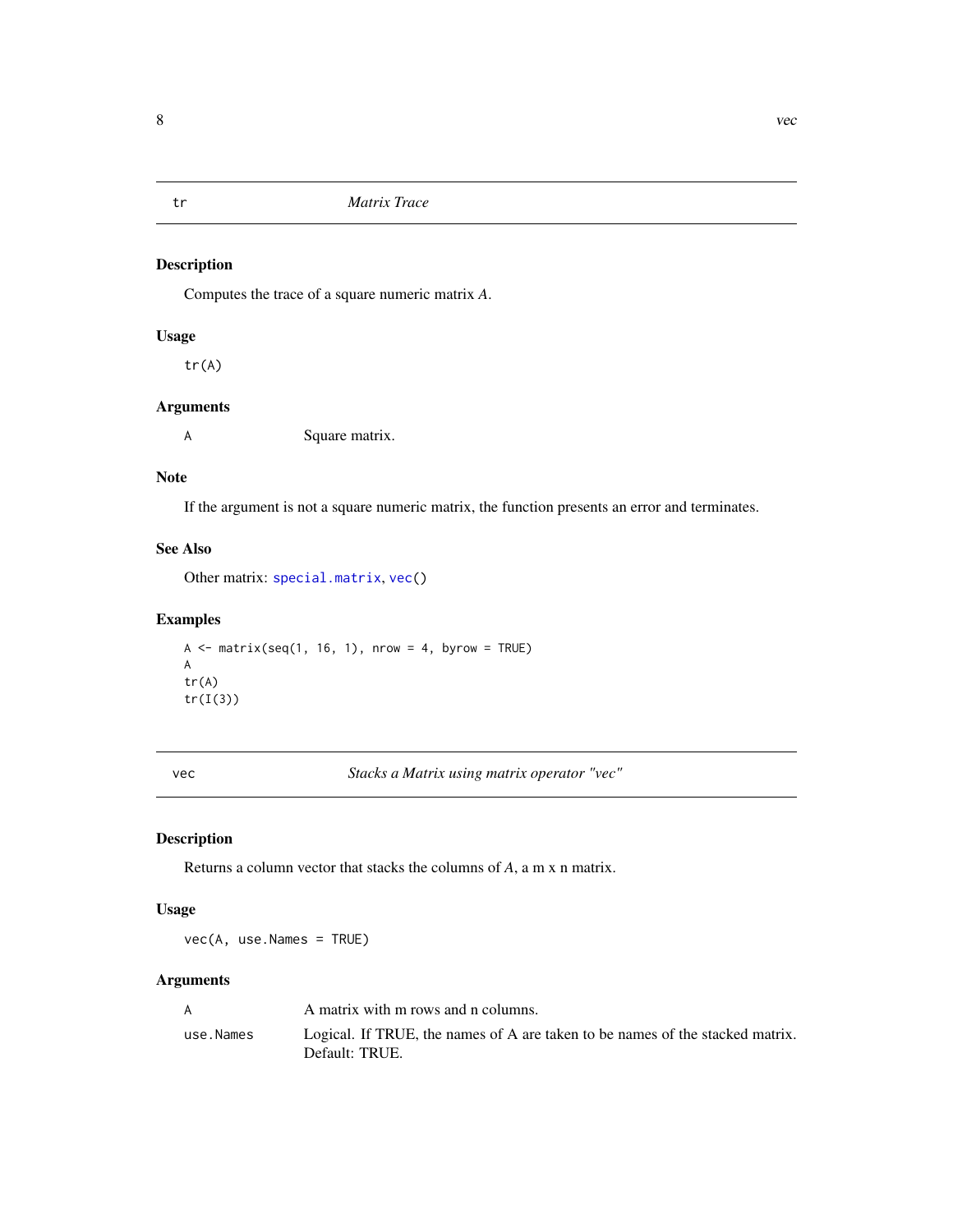<span id="page-8-0"></span>vech 9

#### Value

A vector with mn elements.

#### Note

- 1. Unlike other 'vec()' functions on CRAN, matrixNormal versions inherit names from matrices to their vectorized forms.
- 2. vec() was adapted from Frederick Novomestky's matrixcalc. This function is edited so that it can take dimension names and return the matrix as a vector.
- 3. These functions were used as accessories used in matrixNormal functions.

#### References

Magnus, J. R. and H. Neudecker (1999). *Matrix Differential Calculus with Applications in Statistics and Econometrics.* Second Edition, John Wiley, ed.

#### See Also

Other matrix: [special.matrix](#page-6-1), [tr\(](#page-7-1))

#### Examples

```
M \le - matrix(c(4, 5, 6, 7, 8, 9), nrow = 3)
M
# Compare vec from \pkg{matrixcalc} and new function.
matrixcalc::vec(M)
vec(M)
# The names are rownames(M):colnames(M) in that order.
# Very similar to matrixcalc but dimension names are different.
```
vech *Half-Vectorization of a matrix*

#### Description

Stacks elements of the lower triangle of a numeric symmetric matrix *A*.

#### Usage

```
vech(A, use.Names = TRUE, tol = .Machine$double.eps^0.5)
```
#### Arguments

| A         | A matrix with m rows and n columns.                                                                                                                                                    |
|-----------|----------------------------------------------------------------------------------------------------------------------------------------------------------------------------------------|
| use.Names | Logical. If TRUE, the names of A are taken to be names of the stacked matrix.<br>Default: TRUE.                                                                                        |
| tol       | A numeric tolerance level used to check if a matrix is symmetric. That is, a<br>matrix is symmetric if the difference between the matrix and its transpose is<br>between -tol and tol. |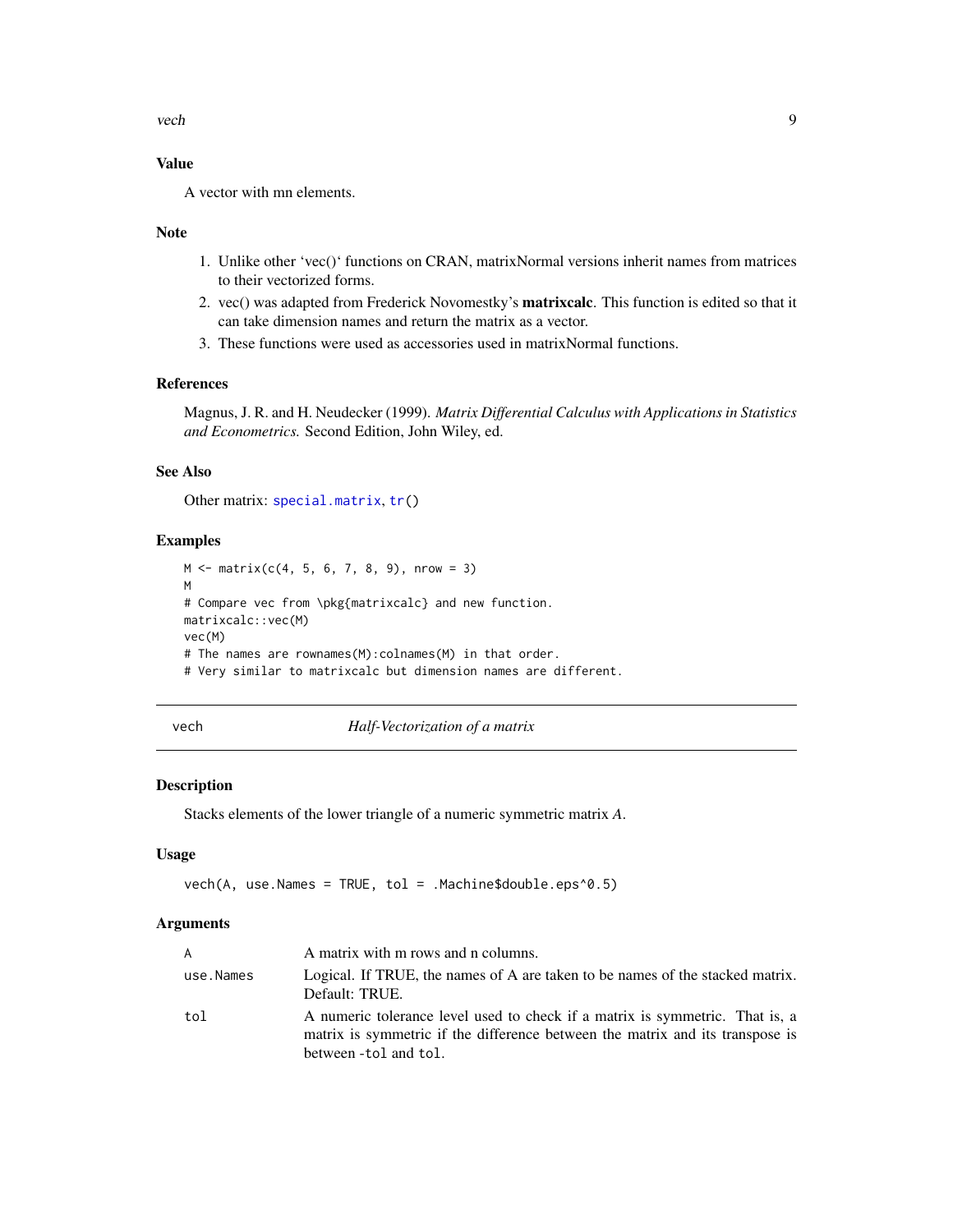#### Details

For a symmetric matrix *A*, the vectorization of *A* contains more information than necessary. The half-vectorization, denoted vech(), of a symmetric square n by n matrix *A* is the vectorization of the lower triangular portion.

#### Value

A vector with  $n(n+1)/2$  elements.

#### Note

Unlike other vech() functions available on CRAN, matrixNormal versions inherit names from matrices to their vectorized forms.

#### Examples

vech(x)

```
x \le matrix(c(1, 2, 2, 4), nrow = 2, byrow = TRUE,
  dimnames = list(1:2, c("Sex", "Smoker")))
print(x)
# Example 1
vech(x)
# If you just want the vectorized form
vech(x, use.Names = FALSE)
# Example 2: If one has NA's
x[1, 2] <- x[2, 1] <- NA
```